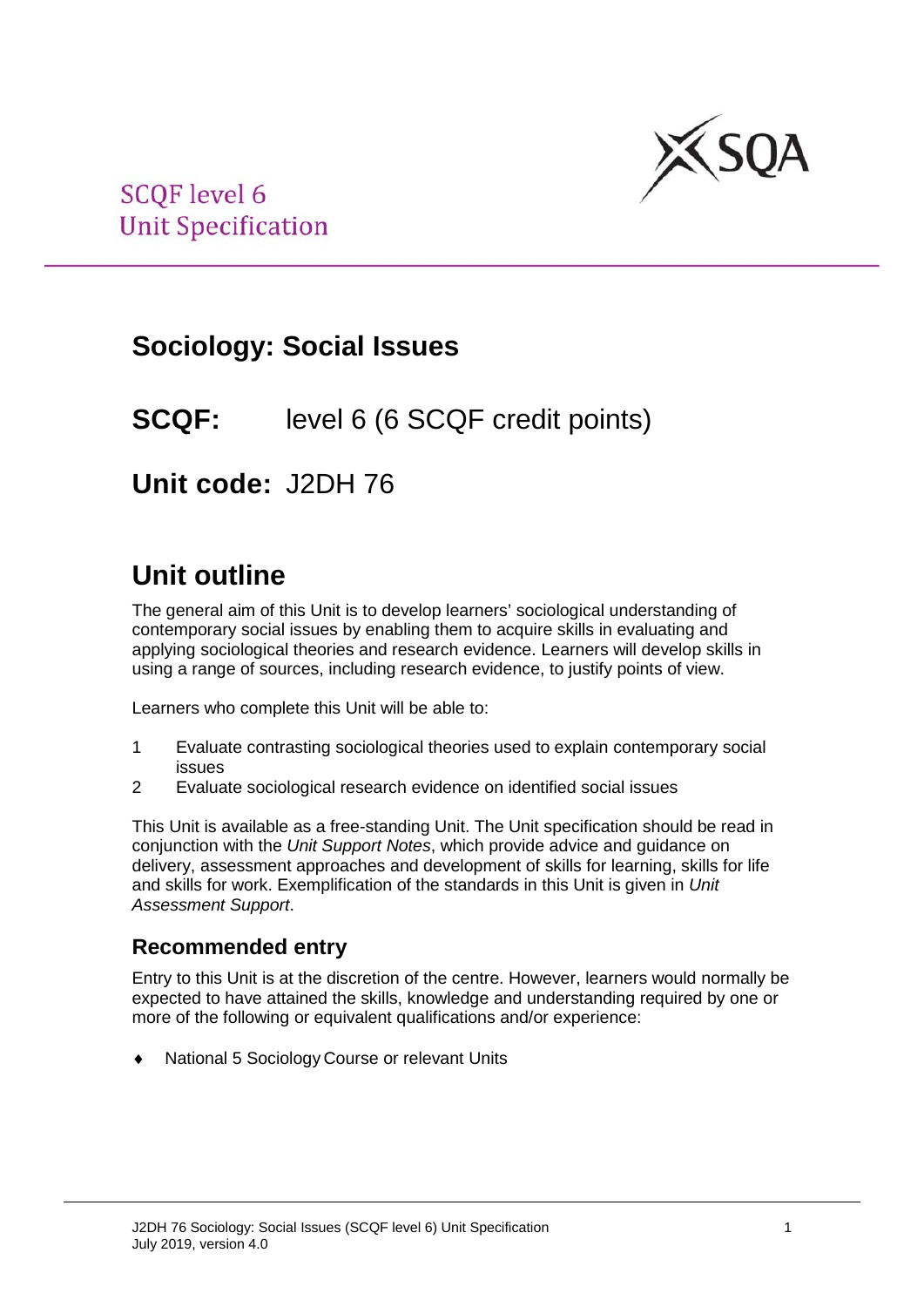## **Equality and inclusion**

This Unit Specification has been designed to ensure that there are no unnecessary barriers to learning or assessment. The individual needs of learners should be taken into account when planning learning experiences, selecting assessment methods or considering alternative evidence. For further information, please refer to the *Unit Support Notes.*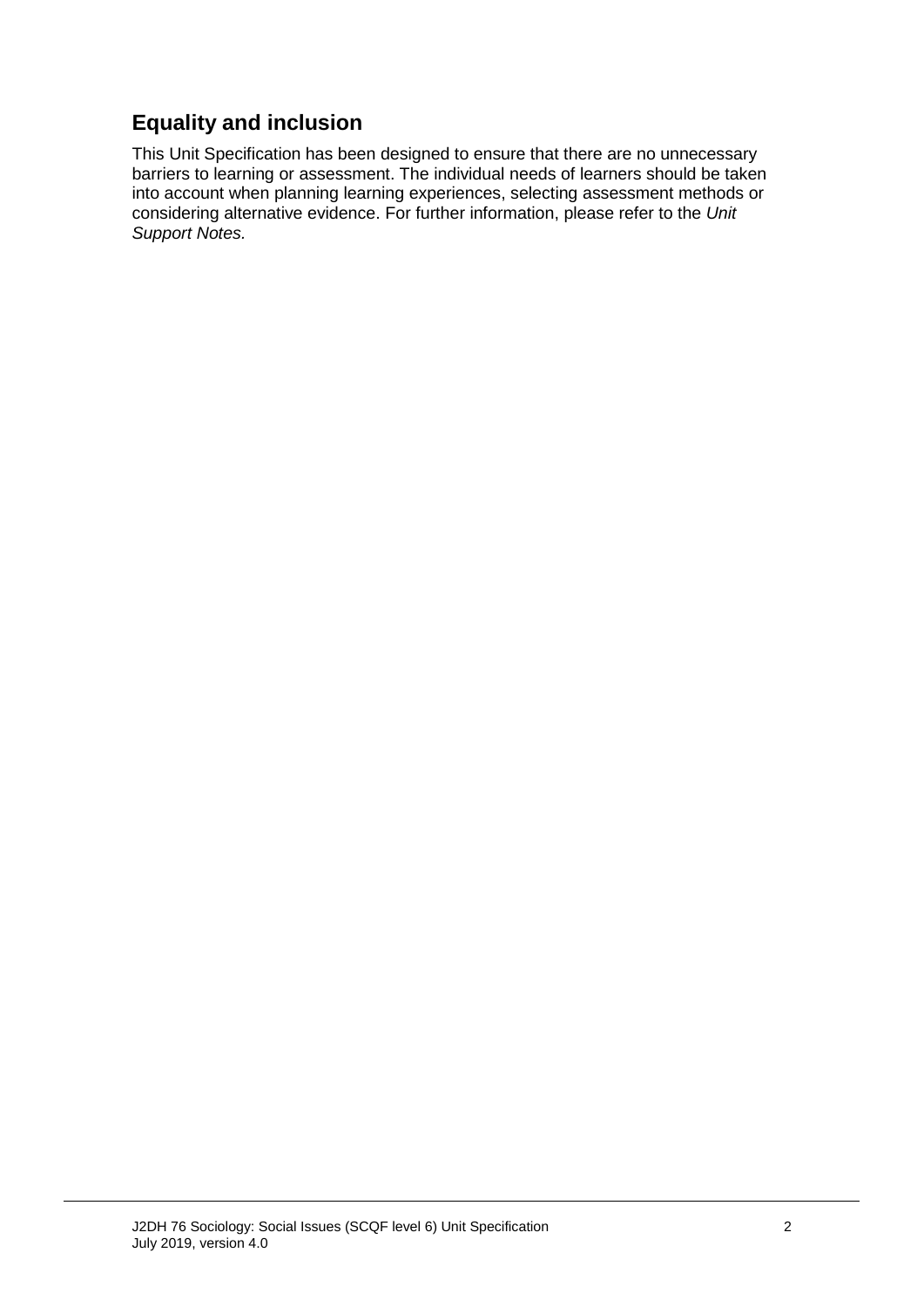# **Standards**

## **Outcomes and assessment standards**

## **Outcome 1**

The learner will:

- **1 Evaluate contrasting sociological theories used to explain contemporary social issues by:**
- 1.1 Selecting and describing a contemporary social issue, with reference to different sources of information
- 1.2 Applying two contrasting sociological theories to explain the social issue
- 1.3 Evaluating the explanations of the social issue offered by the theories

## **Outcome 2**

The learner will:

### **2 Evaluate sociological research evidence on identified social issues by:**

- 2.1 Sourcing and describing sociological studies of an identified social issue
- 2.2 Evaluating the studies based on practical, ethical and/or theoretical criteria relevant to the research process
- 2.3 Drawing conclusions from the research findings

# **Evidence Requirements for the Unit**

Assessors should use their professional judgement, subject knowledge and experience, and understanding of their learners, to determine the most appropriate ways to generate evidence and the conditions and contexts in which they are used.

Note that 'contrasting sociological theories' can mean:

- ♦ theories from two different sociological perspectives
- theories from within the same sociological perspective
- one traditional theory and one contemporary theory

Exemplification of assessment is provided in *Unit Assessment Support*. Advice and guidance on possible approaches to assessment is provided in the *Unit Support Notes.*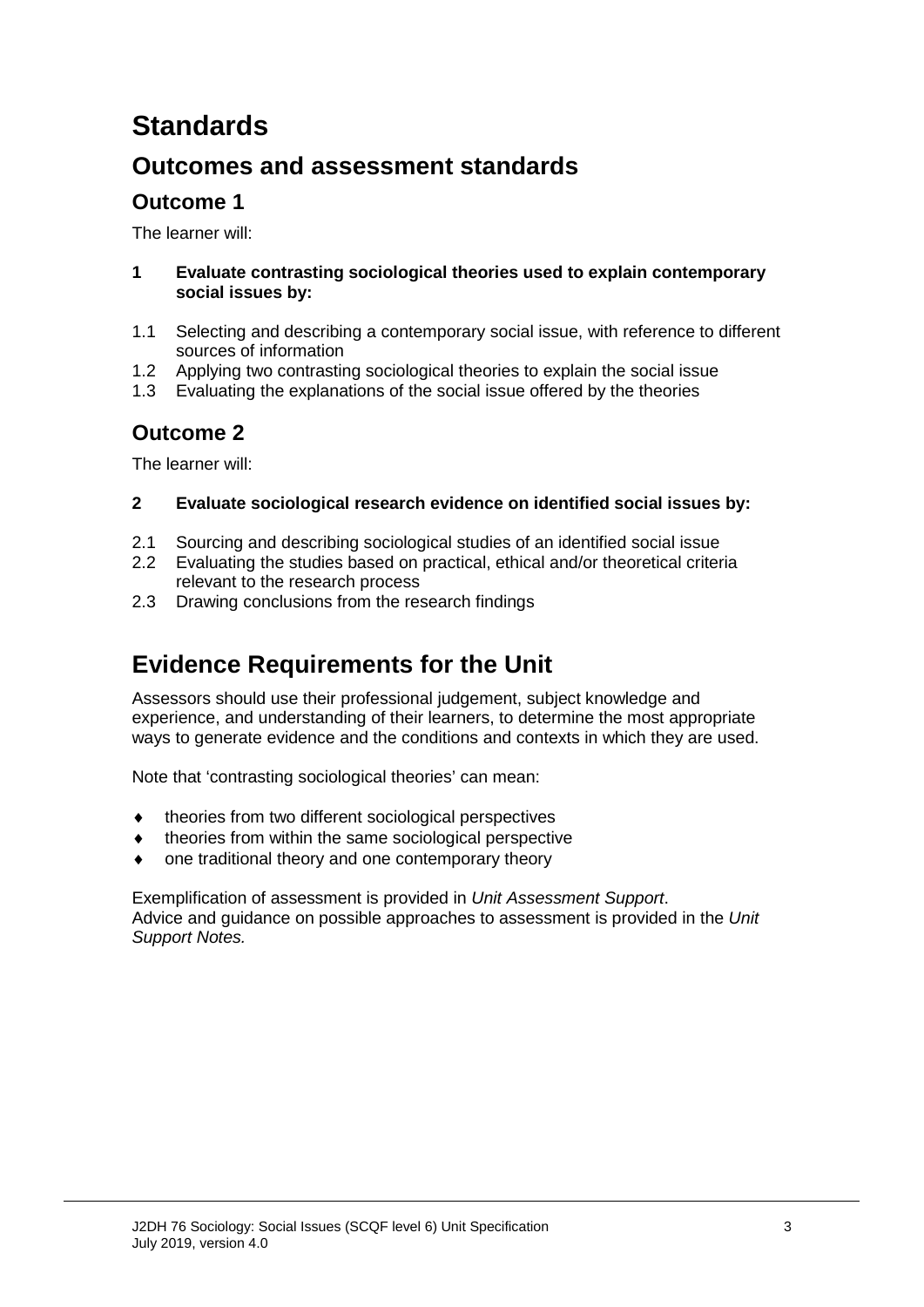# **Assessment standard thresholds**

If a candidate successfully meets the requirements of the specified number of Assessment Standards they will be judged to have passed the Unit overall and no further re-assessment will be required.

The specific requirements for this Unit is as follows:

♦ Candidates do not need to be re-assessed for Assessment Standard 2.3 if they do not meet the requirements.

It should be noted that there will still be the requirement for candidates to be given the opportunity to meet all Assessment Standards. The above threshold has been put in place to reduce the volume of re-assessment where that is required.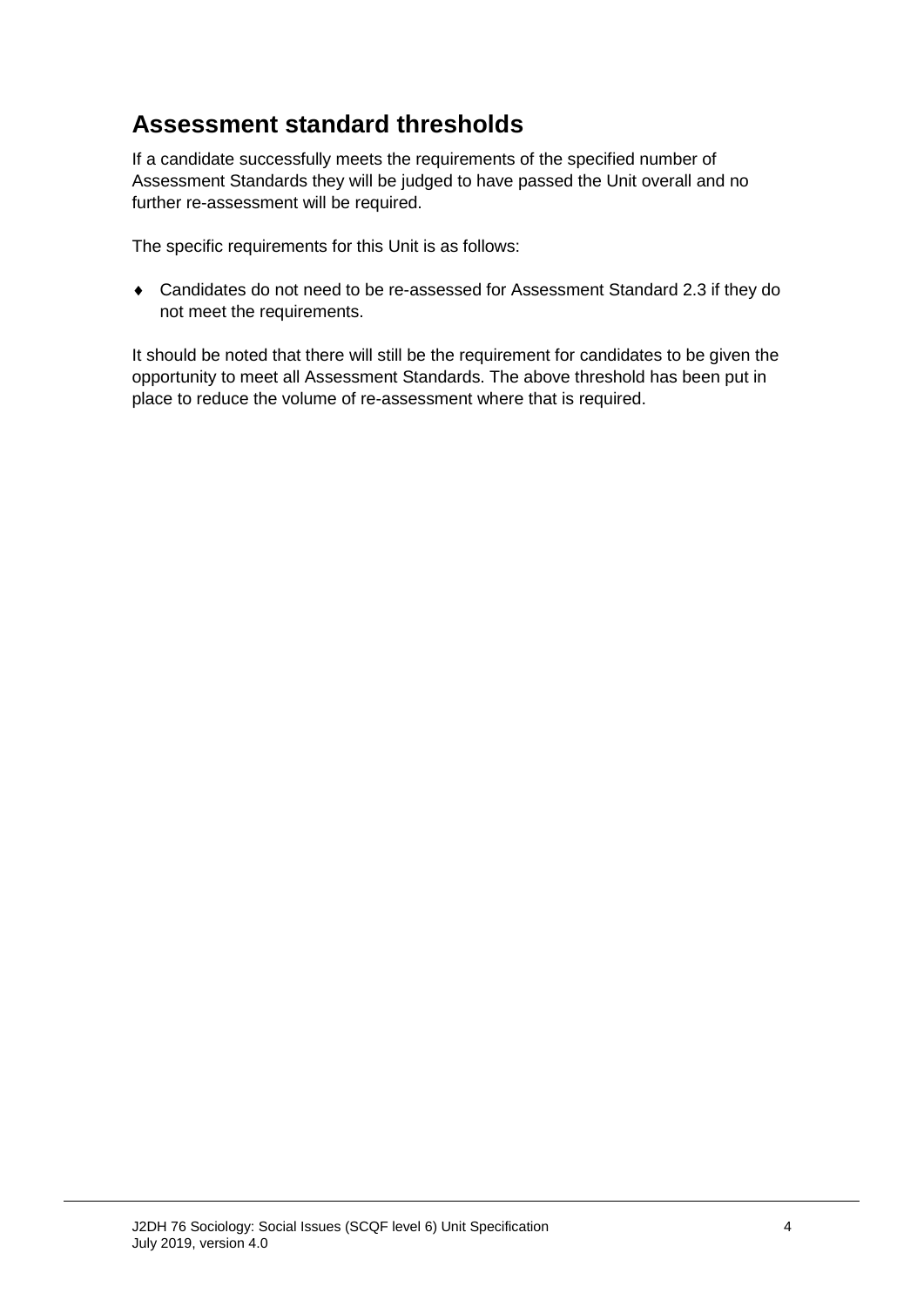# **Development of skills for learning, skills for life and skills for work**

It is expected that learners will develop broad, generic skills through this Unit. The skills that learners will be expected to improve on and develop through the Unit are based on SQA's *Skills Framework: Skills for Learning, Skills for Life and Skills for Work* and are drawn from the main skills areas listed below. These must be built into the Unit where there are appropriate opportunities.

### **1 Literacy**

- 1.1 Reading<br>1.2 Writing
- 1.2 Writing<br>1.3 Listenin
- Listening and talking

### **4 Employability, enterprise and citizenship**

4.6 Citizenship

### **5 Thinking skills**

- 5.3 Applying
- 5.4 Analysing and evaluating

Amplification of these is given in SQA's *Skills Framework: Skills for Learning, Skills for Life and Skills for Work.* The level of these skills should be at the same SCQF level as the Unit and be consistent with the SCQF level descriptor. Further information on building in skills for learning, skills for life and skills for work is given in the *Unit Support Notes.*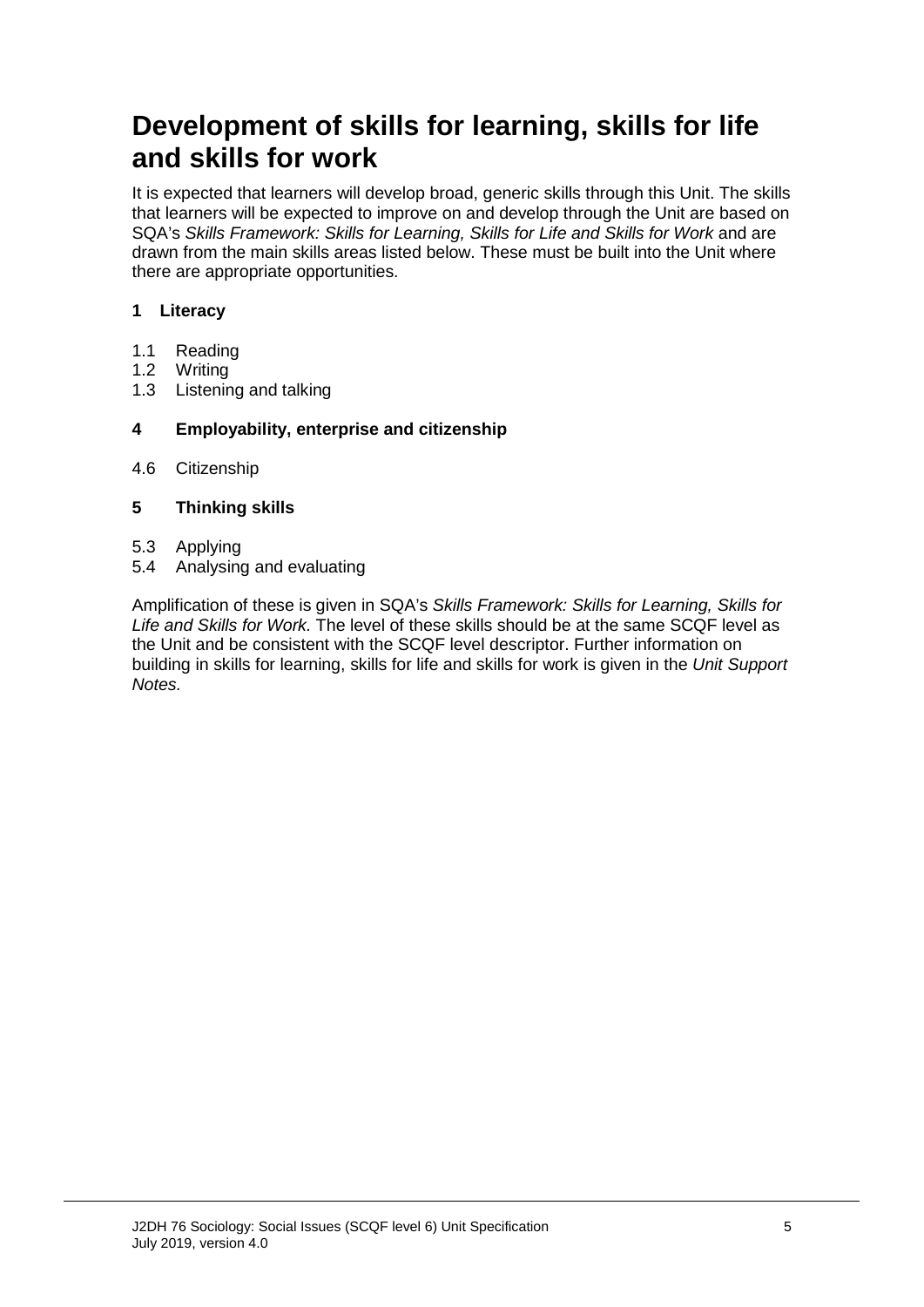# **Appendix: Unit support notes**

# **Introduction**

These support notes are not mandatory. They provide advice and guidance on approaches to delivering and assessing this Unit. They are intended for teachers and lecturers who are delivering this Unit. They should be read in conjunction with:

- ♦ the *Unit Specification*
- ♦ the *Unit Assessment Support packs*

# **Developing skills, knowledge and understanding**

Teachers and lecturers are free to select the skills, knowledge, understanding and contexts which are most appropriate for delivery in their centres.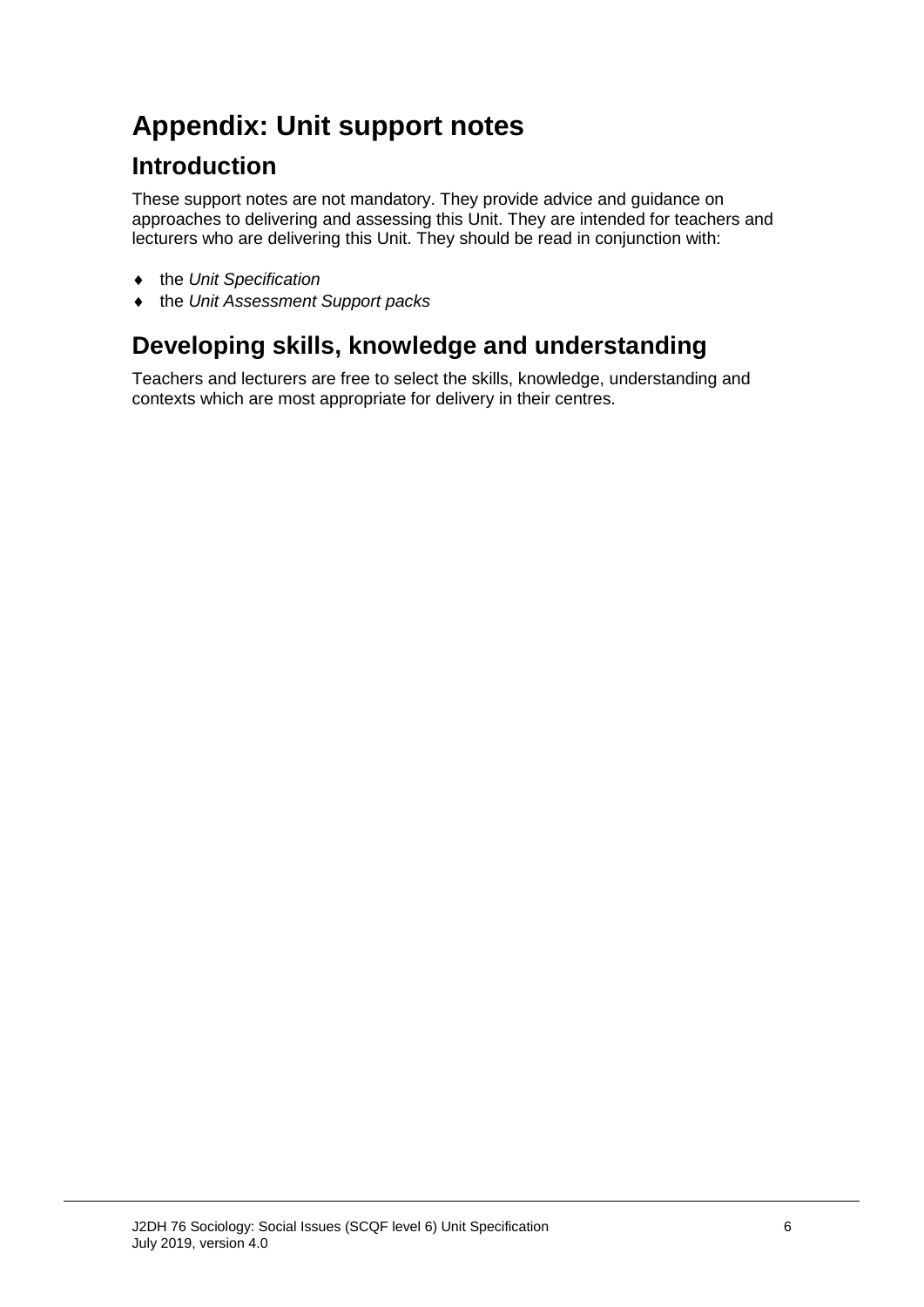# **Approaches to learning, teaching and assessment**

### **Overarching guidance**

There are a wide variety of learning and teaching approaches which can be used to deliver this Unit. The *Unit Support Notes* provide advice and guidance and some examples of approaches that could be used. At all times, teachers/lecturers should provide opportunities for personalisation and choice to ensure that learning is relevant and motivating. Learning should where possible be relevant to the learners' domestic and everyday life, their overall learning programme and/or work and leisure.

### **Sequencing and timing**

The Social Issues Unit consists of two Outcomes, which can be delivered and assessed in a variety of ways to promote personalisation and choice.

#### **Possible approaches to learning and teaching**

A rich and supportive learning environment should be provided to enable a learner to achieve the best they can. This could include approaches which include:

- ♦ development of analytical skills
- ♦ development of strategies to both support and refute arguments
- ♦ asking learners to explain or show their thinking
- ♦ collaborative and independent learning
- ♦ discussion around new concepts and how they can be applied
- ♦ using technology where appropriate
- ♦ learners planning and/or participating in real-life activities involving sourcing and identifying valid evidence

When choosing a social issue to study, the issue should be contemporary and relevant to the learner. Resources should be available to support learning at this level.

The following guidance relates to the social issue of **Social Inequality**. Social inequality is a broad topic with ample material for individual or group choice.

Inequality can be considered from a number of angles including gender, disability, age, social class or economic status. Learners should be encouraged to recognise the nature of sociological thought, particularly that contrasting theories may offer different yet arguably valid explanations for social inequality. At SCQF Level 6 learners should be able to understand and express the complex nature of social inequality including multiple inequalities and the impact of inequality on life chances.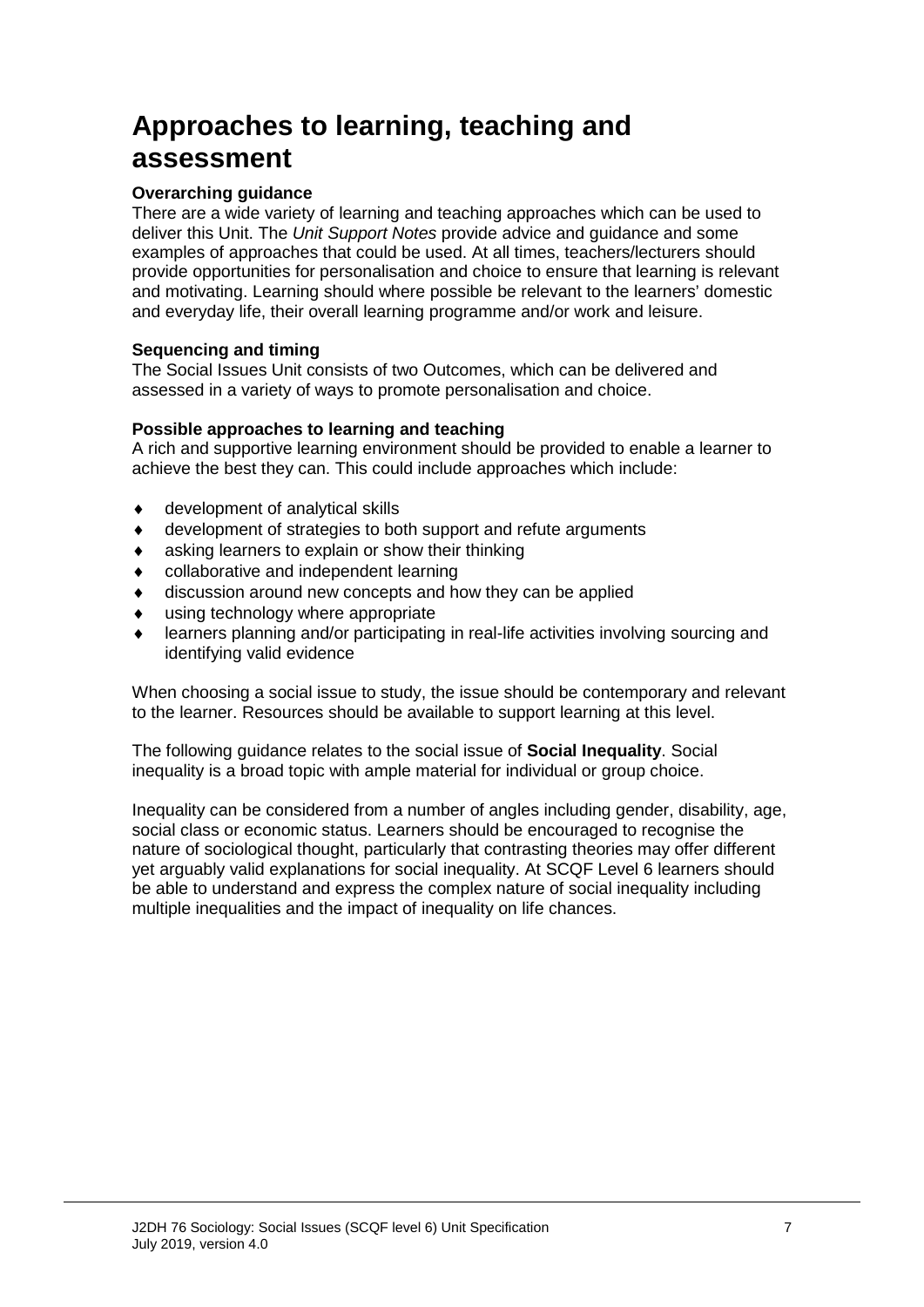### **Examples of learning and teaching contexts and opportunities**

It is possible to assess both Outcomes in one assessment. This gives learners the opportunity to get fully immersed in a topic and draw conclusions about multiple inequalities within the topic.

#### **Outcome 1 Evaluate contrasting sociological theories used to explain contemporary social issues**

Theories to explain inequality can be chosen by teachers and lecturers or by learners but at least one contemporary theory is recommended. One approach may be to offer an explanation of several theories and allow learners to argue between them which two offer the most useful explanation. At SCQF level 6 this argument should include sociological concepts and language and make direct reference to the inequality being discussed.

Learners will benefit from attempting to work on evaluation of theories independently with additional teaching given to support the task. Once again this approach fosters analytical skills and prepares learners for more advanced study.

Learners will benefit from attempting to work on evaluation of theories independently with additional teaching given to support the task. Once again this approach fosters analytical skills and prepares learners for more advanced study.

Selecting forms of inequality that inspire learners to be proactive in bringing about change could make this Outcome more meaningful to learners.

**Evaluate a range of sociological research on identified social issues.** Learners need to source sociological studies that support theoretical argument and provide novel or practical insight into the chosen topics. This is a may be a challenging task for learners and needs to be supported by preparatory teaching on sourcing up-to-date and relevant studies.

To achieve this guidance can be given on finding Sociological Journals online, or in Library resources. Further work on search techniques will be useful and can often be gained through library staff.

Discussion of relevance is also pertinent to evaluation of studies and is therefore useful as development of this skill.

The following activities can be used to assess a learner's readiness for Unit assessment.

#### **Outcome 1 — Activity: to explore theoretical ideas**

Create a list of different theoretical ideas and ask learners to match them with the relevant theories, eg:

- Inequality of income motivates people to work harder. (New Right)
- ♦ Market forces are important to a stable economy so those who supply services in highest demand get the best rewards (New Right)
- ♦ All social structures exist to preserve the status quo (Marxist)
- All social structures maintain the power of the rich and exploit the poor. (Marxist)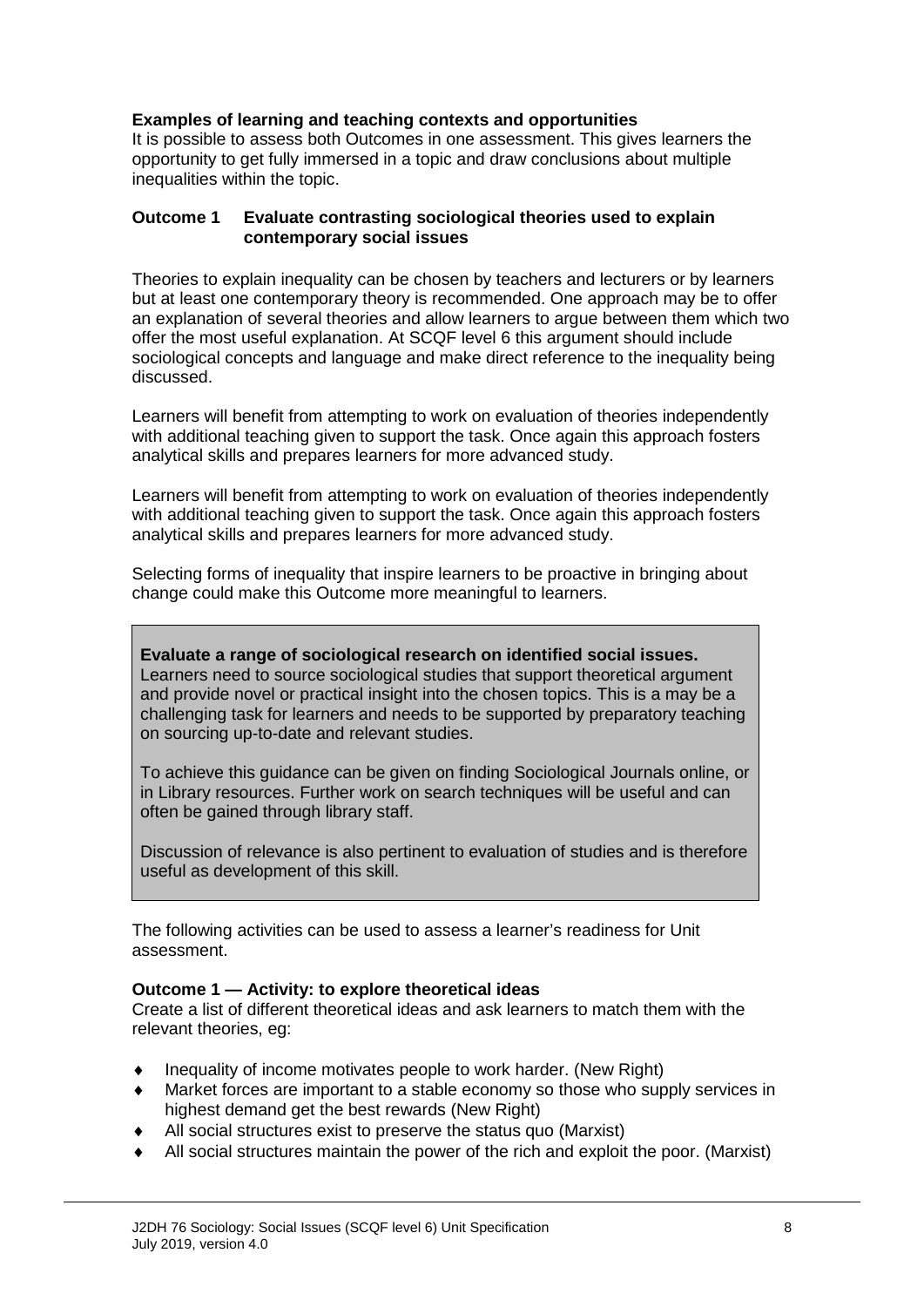- ♦ Inequality is not all about economic power. Sometimes it is about authority, eg charismatic, traditional or legal authority (Weberian)
- ♦ Society is a social system of linked structures. (Weberian)
- Public and private patriarchy keeps women from getting equal pay and social position. (Feminism)

More can be added to reflect choices of topic.

### **Outcome 1 — Activity: to explore social inequalities**

Choose two or three social issues that concern inequality and ask learners to imagine how different sociological theories might explain them.

#### **Outcome 1 — Activity: to develop knowledge and understanding of theoretical positions**

Set up a debate in which one side argues from one theoretical position and the other from another one.

#### **Outcome 2 — Activity: to compare sociological studies**

Set a task for individuals or pairs to source as many sociological studies on a given topic as possible. Then:

- 1) Choose two studies with contrasting hypotheses, methods or findings
- 2) Write down as many differences and similarities as possible
- 3) Create a mind map or chart to illustrate the comparison

### **Outcome 2 — Activity: to develop understanding of ethics**

Create a list of ethical points from the British Sociological Association's Ethical Guidelines and ask learners to:

- 1) Come up with examples of how a researcher might fail to meet the guidelines in a research study
- 2) Use real sociological studies to find examples of good ethical practice.

#### **Outcome 2 — Group Activity: to plan a research study**

Choose a topic related to social inequality and plan a research study using standard operational procedures as a guide.

Evaluate another group's plan considering practical, ethical and theoretical issues.

All of the above activities may be used to generate evidence of the learner's progress and to prepare the learner for assessment.

Example of using one topic to assess both Outcomes:

#### **'Capitalism on trial'**

Economic inequality has been debated amongst sociologists for as long as the subject has existed. Marx claimed that one day the workers would rise up in revolt against the capitalist system. A number of recent events can be used to discuss a contemporary approach to Marxist's argument including anti-capitalist demonstrations in cities across the world, public outrage at bankers' bonuses and the general impact of the economic downturn. Public demonstrations and media descriptions of public outrage provide examples of people questioning a culture of consumerism based on credit and inflated prices. Using questions about capitalism as the basis for this Unit gives many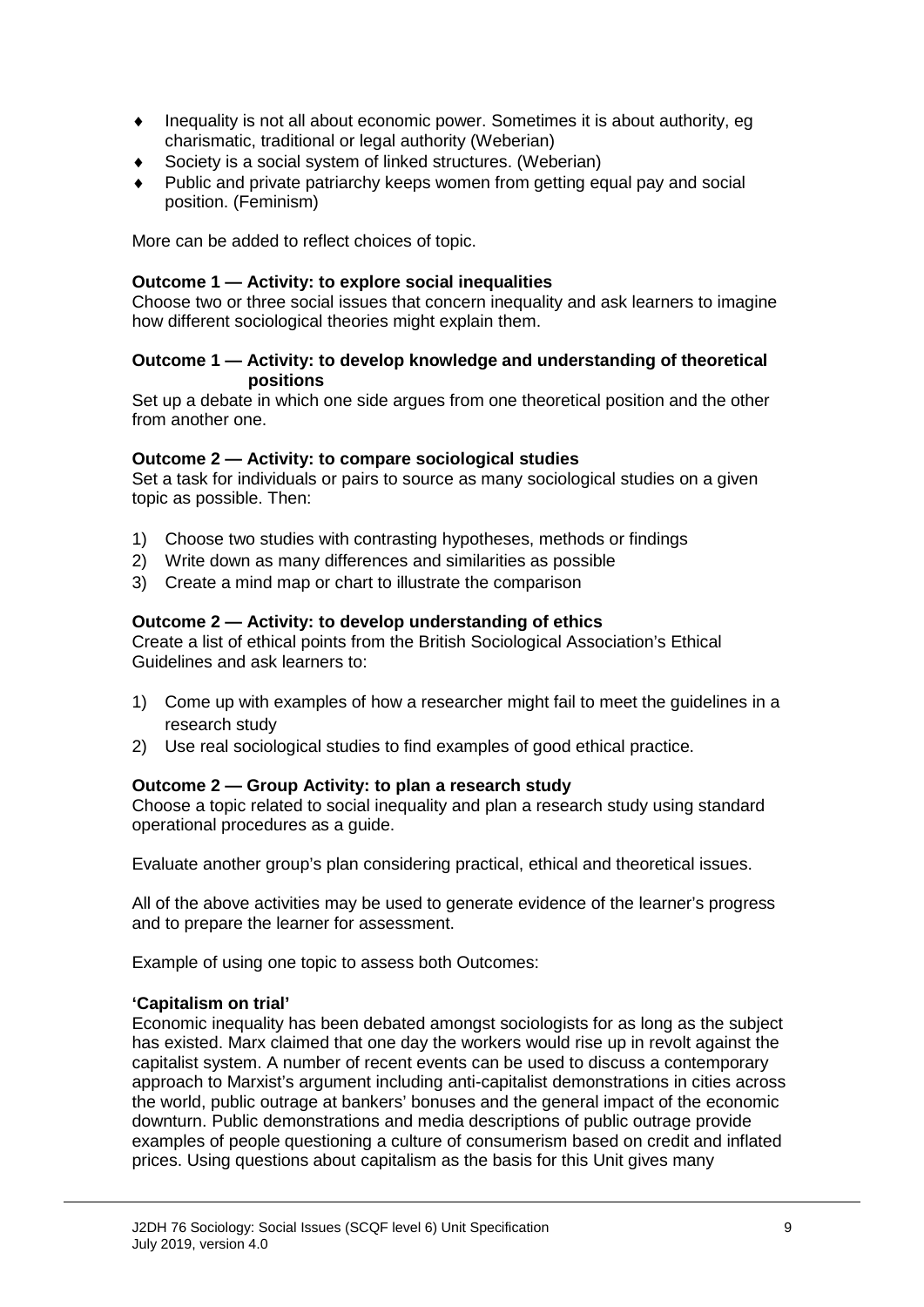opportunities to consider different forms of inequality and also to discuss the potential and limits of individual and social action to make change happen.

### **Suggested sources**

Media sources: Anti-capitalist demonstrations in cities across the world/economists calling for tax cuts for the highly paid when the majority struggle under austerity measures (internet searches will find numerous articles on these and other related topics).

Article: Find one or more of many articles on capitalism from a sociological viewpoint.

### **Theories**

New Right and Neo Marxist theories would be useful resources to discuss the topic. Traditional Marxist and Functionalist arguments may be covered as an introduction.

#### **Research articles**

Learners at SCQF level 6 should have opportunities to review suitable research studies. This can form the basis of activities that develop analytical and evaluative skills. For example, the following study could be used to form the basis of sociological discussion on poverty and inequality in the UK.

Poverty and Inequality in the UK: 2009 Type: IFS Commentaries Authors: [Mike Brewer,](http://www.ifs.org.uk/people/profile/9) Alastair Muriel, [David Phillips](http://www.ifs.org.uk/people/profile/283) and [Luke Sibieta](http://www.ifs.org.uk/people/profile/208) ISBN: 978-1-903274-60-6 doi: [10.1920/co.ifs.2009.0109](http://dx.medra.org/10.1920/co.ifs.2009.0109)

When thinking about inequality as a social issue, economic inequality will almost certainly be a factor. The Brewer et al research article gives clear evidence of the impact of the economic downturn on income and lifestyle in 2007-08. It would be useful to compare it with the most up to date information available to show the longer term impact on individuals and groups and to discuss economic inequality. Information given in the study is quantitative so additional qualitative evidence would also be helpful to discuss inequality and its impact and also demonstrate the use of different methods to give the fullest possible picture.

### **Alternative suggestion**

'Is Social Mobility Really Declining? Intergenerational Class Mobility in Britain in the 1990s and the 2000s' by Yaojun Li and Fiona Devine University of Manchester *Sociological Research Online, 16 (3) 4*

The skills developed in this Unit will prepare learners for advanced study in social sciences. Emphasis should be on sourcing sociological studies, applying sociological thinking and developing analytical skills to prepare for study at a more advanced level.

Analytical thinking can be encouraged by considering the arguments posed by different theories and commenting on their validity in explaining the chosen social issue. Sociological studies should be evaluated in ethical and operational terms and results compared with outcomes of other studies.

This Unit offers opportunities to exercise personalisation and choice in terms of learning and teaching approaches and social issues studied. Assessment methods may also vary, however assessment standards must be clearly met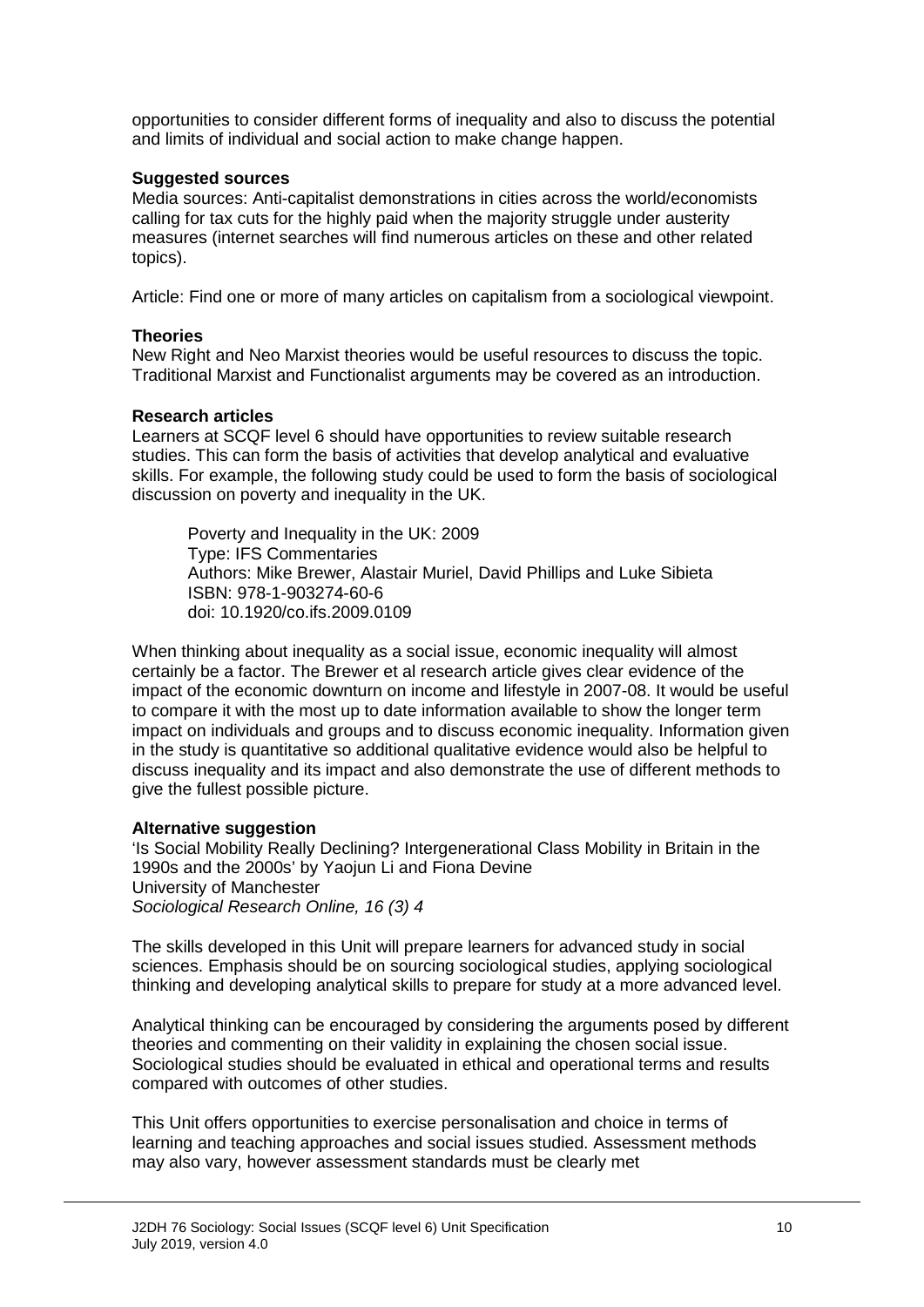To enrich the delivery of this Unit it is recommended that:

- ♦ Learners will develop knowledge of inequality as a sociological concept and multiple inequalities as a concept should be explored.
- ♦ Learners will gain knowledge of at least two sociological theories and the different explanations these theories offer for two forms of inequality. The theories should ideally include at least one contemporary theory.
- ♦ Learners will develop knowledge of sociological studies as evidence and be able to evaluate studies from theoretical, practical and ethical standpoints.
- ♦ More advanced analytical skills will be developed in evaluating theories and explanations from a number of different viewpoints.
- ♦ Learners will also develop skills in interpreting information from different sources to support theoretical explanations.

### **Possible approaches to assessment and generating evidence of progress**

Learners should always be clear about what they are trying to learn and what is expected of them. Evidence of progress can be gathered throughout the Unit. Regular feedback about the quality of work is an important factor in making progress towards Unit Assessment. Structured activities could be used in cooperative learning groups and to enable self -assessment and peer -assessment.

Assessment could be combined in this Unit by holistically assessing all the Outcomes of the Unit in a single assessment. When assessment within the Unit is holistic, teachers and lecturers should take particular care to track the evidence for each individual Outcome.